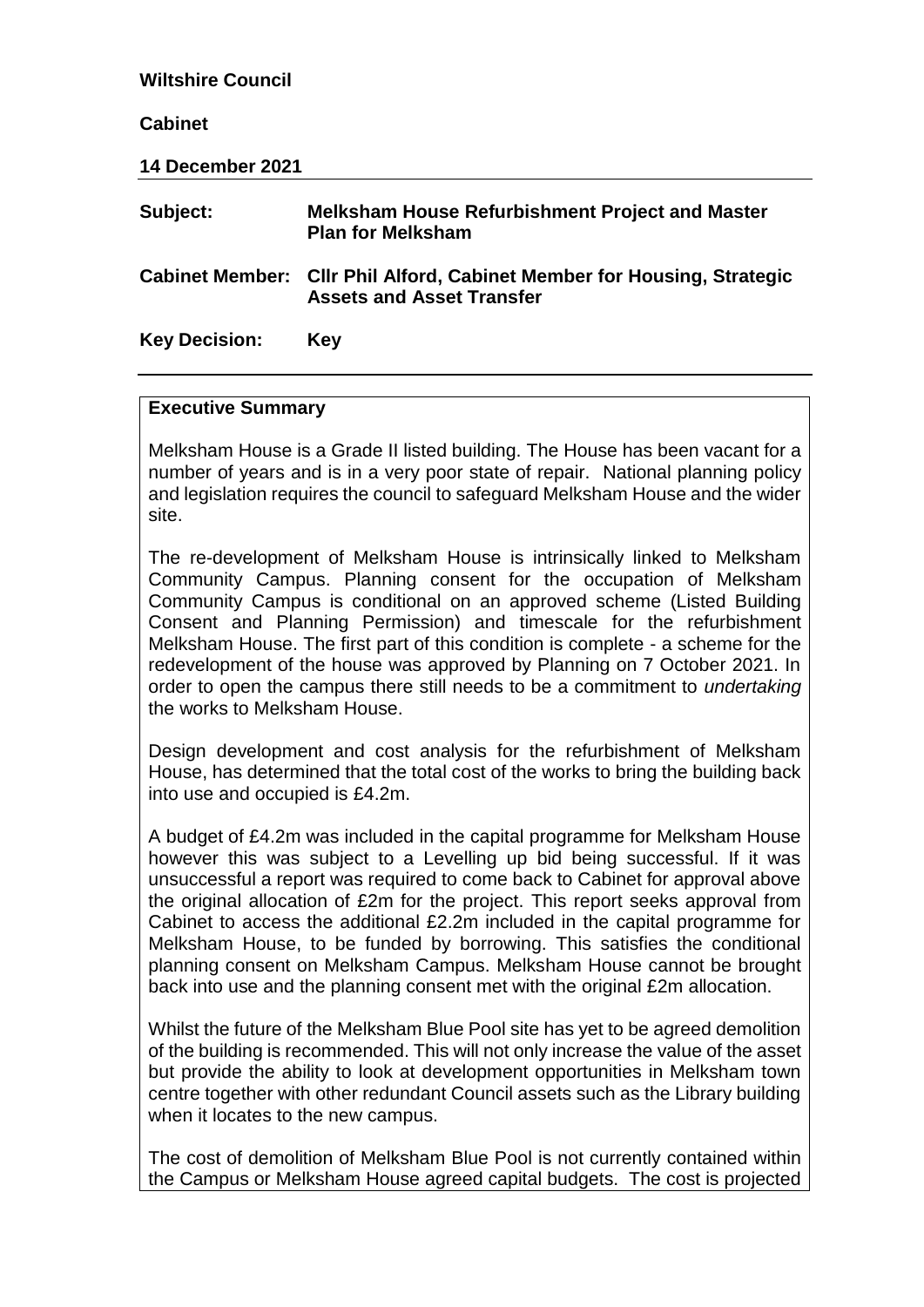to be in the region of £0.600m. It is recommended that the Capital Receipt Enhancement Budget is increased by £0.600m for this demolition and financed from future capital receipt subject to a valuation evidencing that the asset value would be enhanced by undertaking the works.

To make the best use of all town centre assets in Melksham this report also recommends establishing a Place Board so that Melksham Town Council and Wiltshire Council can steer the strategic development opportunities via a town centre masterplan to ensure the long-term sustainability of the town centre and the obtain the maximum return from all publicly owned assets.

# **Proposal**

That Members:

- a) To note the overview of the consented scheme to redevelop Melksham House for both flexible office, meeting room space and community use;
- b) To approve use of the existing £2.2m budget for Melksham House to deliver the required refurbishments;
- c) To approve an increase to the Capital Receipt Enhancement Budget of £0.6m in 2022/2023 to fund the demolition of Melksham Blue Pool. This will be financed from future capital receipts. This approval will be subject to a valuation to evidence that the asset value would be enhanced by undertaking the demolition.
- d) To approve that a Place Board is established for Melksham town centre;
- e) To approve that Wiltshire Council works with Melksham Town Council to agree a strategy for the publicly held assets within Melksham town centre;
- f) To delegate to the Director for Assets and Commercial Development, in consultation with the Cabinet Member for Housing, Strategic Assets and Asset Transfer to take all necessary steps to implement the refurbishment of Melksham House

# **Reason for Proposal**

In considering the establishment of the Community Campus in the grounds of Melksham House, the future use of the Grade II listed building is important, both in planning and estate management terms.

A pre-occupation planning condition for Melksham Community Campus requires that Melksham House has a consented scheme with a works timescale.

Design development and cost analysis together with condition surveys has revealed that the House requires significant repairs. The consented scheme cannot be delivered within the £2m budget envelope approved by Cabinet in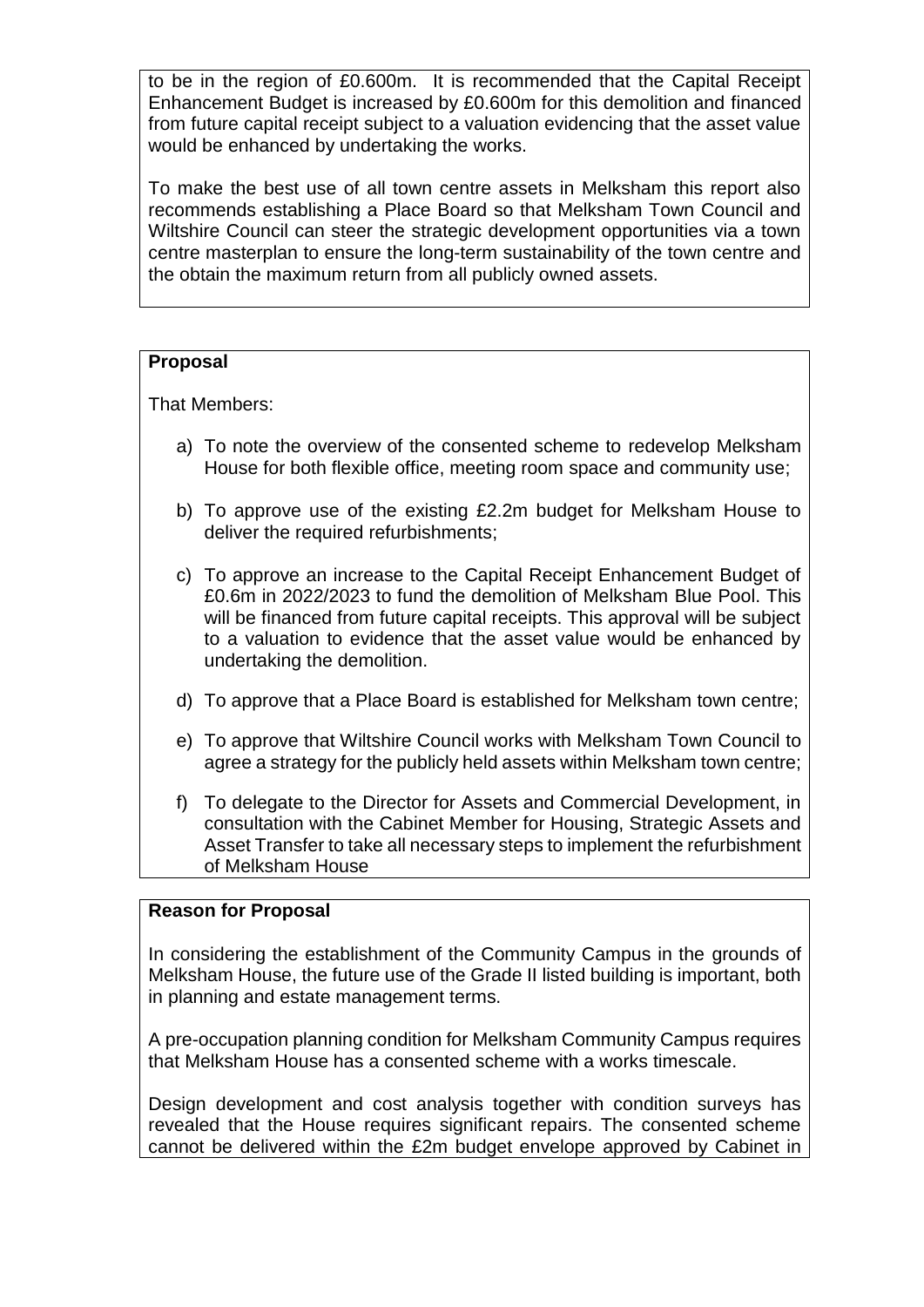2019. The additional capital will ensure that the building can be occupied and is accessible.

The consented scheme includes sustainability technologies to aid carbon reduction and reduced running costs. These costs are included in the current forecast.

Approval to access of the additional budget allocation of £2.2m, and therefore approving of a total budget of £4.2m for Melksham House, will ensure that the Community Campus is able to open as planned by Autumn 2022. Procurement of the main refurbishment contractor is due to commence in January 2022, requiring confirmation of the additional capital.

# **Terence Herbert Chief Executive**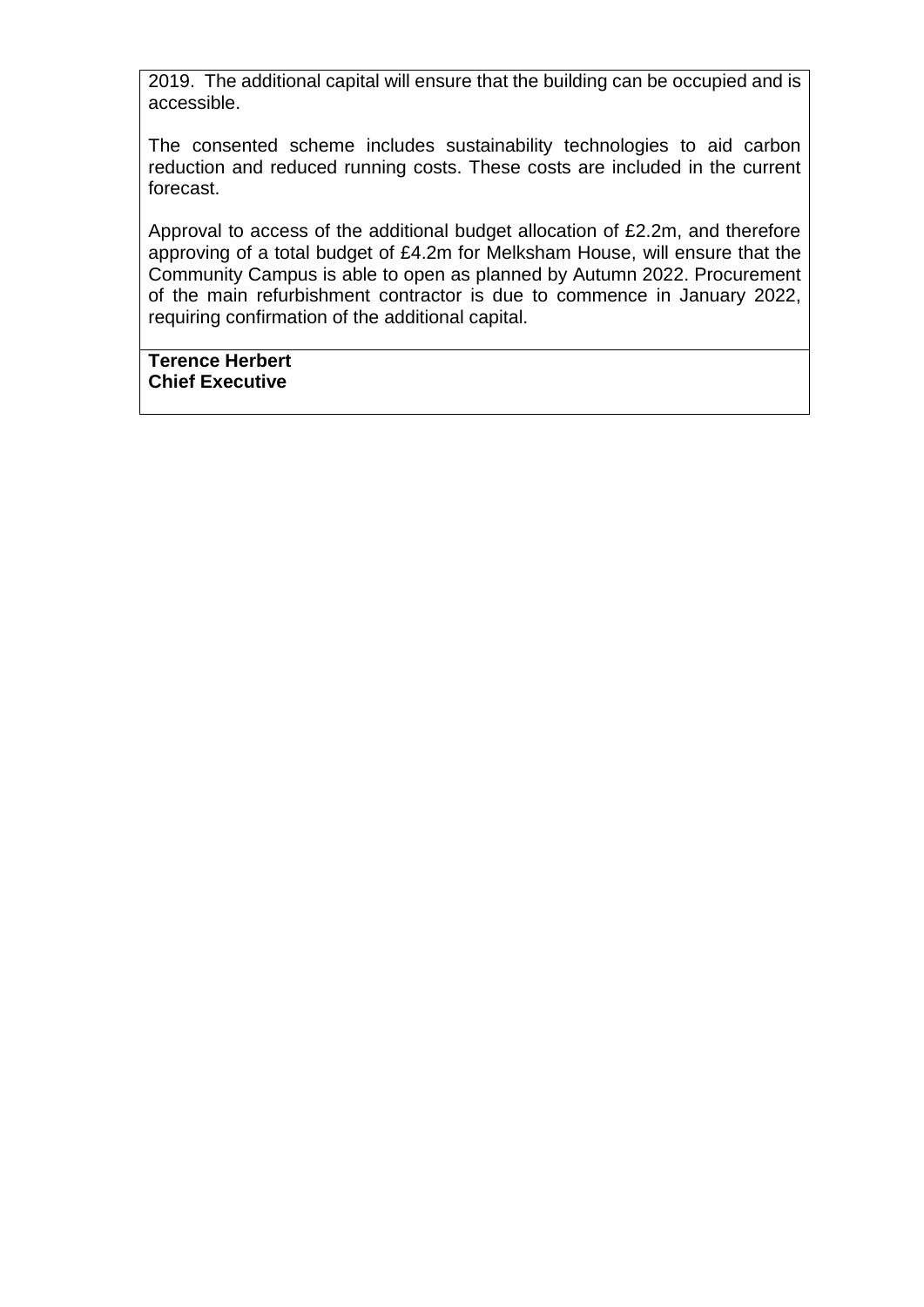| <b>Wiltshire Council</b> |                                                                                                             |  |
|--------------------------|-------------------------------------------------------------------------------------------------------------|--|
| <b>Cabinet</b>           |                                                                                                             |  |
| 14 December 2021         |                                                                                                             |  |
| Subject:                 | <b>Melksham House Refurbishment Project and Master</b><br><b>Plan for Melksham</b>                          |  |
|                          | Cabinet Member: Cllr Phil Alford, Cabinet Member for Housing, Strategic<br><b>Assets and Asset Transfer</b> |  |
| <b>Key Decision:</b>     | Key                                                                                                         |  |

# **Purpose of Report**

- 1. This report considers three areas:
	- a) the refurbishment of Melksham House required to meet the council's obligation to fulfil the Melksham Community Campus planning conditions. The report provides an overview of the consented scheme and the associated implications of not completing the refurbishment in full
	- b) the requirement to demolish Melksham Blue Pool once the site closes following the opening of Melksham Community Campus
	- c) an overview of a broader objective to establish a Place Board for Melksham and to work in partnership with Melksham Town Council to agree a strategy that realises the potential value of the publicly owned assets in the town

# **Relevance to the Council's Business Plan**

- 2. The proposal is aligned to three areas of the Business Plan:
- 3. 'Growing the Economy'
	- a) As the country emerges from the COVID-19 crisis it is expected that there will be a fundamental shift in the way that people work with an increased demand for more flexible, co-working space
	- b) A new flexible workspace and community hub supports the town's exposure to recent losses of local employment opportunities and out of town commuting. Encouraging people to work within the town centre, will support local business driving footfall to the high-street
	- c) A strategy for the publicly owned assets will maximise the opportunities for potential investment and support the town centre
- 4. Building Strong Communities
	- a) The Melksham House site supports the modern vision of working, with access to outdoor spaces and a close proximity to the Community Campus and on-site sports clubs providing an opportunity to utilise facilities provided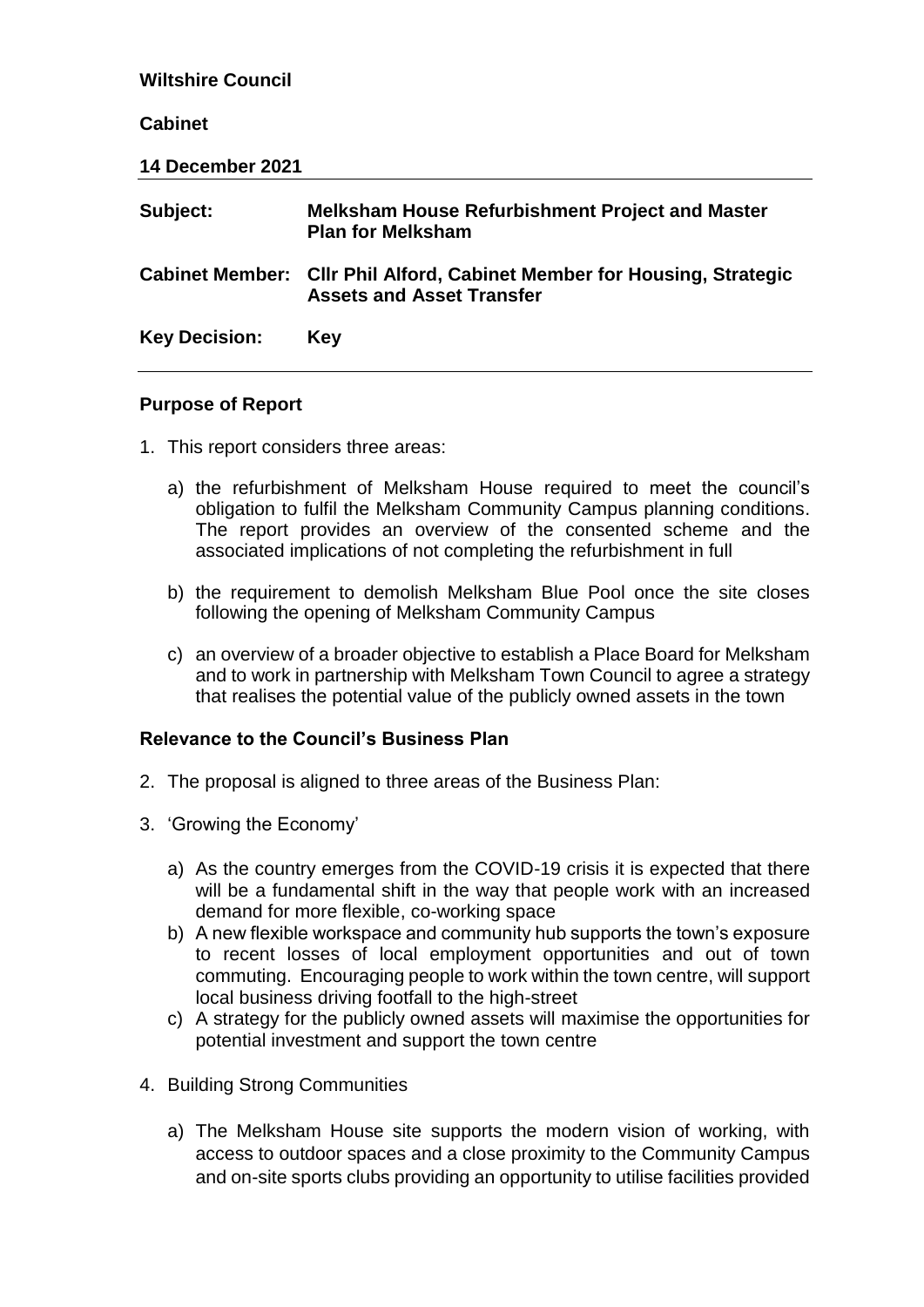- b) A clear vision for the assets within the town has the potential to provide a sustainable plan for each asset, generate additional housing and improve the viability of the high street
- 5. Sustainability
	- a) The cost forecast and approved scheme includes the provision of photovoltaics, Air Source Heat Pumps, insulation and LED lighting throughout. There will be no gas supply to the building in line with the Council's aspiration to de-carbonise the estate.

# **Background and Current Position**

- 6. Melksham House is a Grade II listed building located within a larger site adjacent to the town centre. The site was purchased by Wiltshire Council in 2011 to accommodate the Melksham Community Campus.
- 7. The site includes outdoor sports facilities (cricket, bowls and tennis) and open parkland. The construction of Melksham Community Campus on the south of the site will provide quality leisure facilities, including a 25m 6 lane swimming pool, learner pool, sports hall, fitness suite and studios, as well as a library, cafe and community facilities.
- 8. The campus construction commenced in March 2021 and is programmed to open by Autumn 2022. Melksham House is intrinsically linked to the campus as planning consent for the occupation of the campus is conditional on an approved scheme (Listed Building Consent and Planning Permission) for the House. The following condition is included in the Campus planning approval:

*'The development hereby approved shall not be first brought into use until proposals for the re-use and refurbishment of Melksham House have been submitted to and approved in writing by the Local Planning Authority. The proposals shall include a timetable for their implementation and the approved use and necessary associated works. The development shall then be carried out in accordance with the approved details.'*

- 9. Progression of the Melksham House project has taken place to ensure that there were no delays to the opening of Melksham Community Campus.
- 10.Engagement with the local community has demonstrated a clear desire for the House to be available for community use, whilst the Economic Regeneration Team has identified an opportunity in the area to support local businesses in their recovery from the economic impacts of Covid 19. Refurbishment of the House for a combination of flexible office and community space received favourable feedback from the Planners (Pre-Application advice) and from the local community, including the Area Board and Melksham Town Council. In the absence of an alternative solution, refurbishment of Melksham House for community and business use is the only option that ensures the campus can open.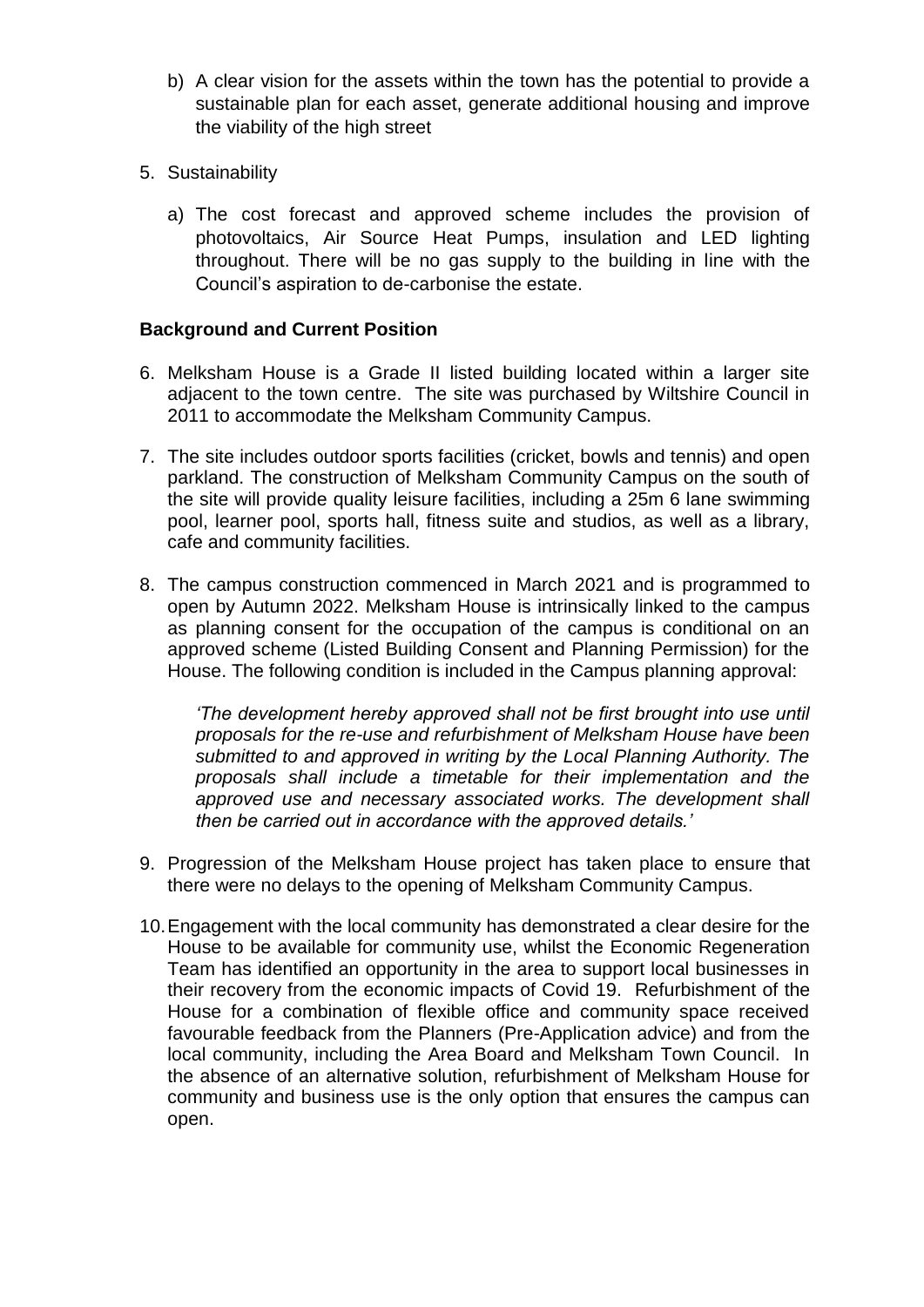- 11.The fees, surveys, cost plan and development of the proposal for the Planning submission have been drawn down against an approved sum of £2m included in the Capital Programme.
- 12.Planning and listed building consent were approved on 7 October 2021. The decision notice states that the works should be carried out in accordance with the plans submitted and commence within 3 years of the decision date.
- 13.The basic refurbishment costs associated with the planning application have projected costs at £4.2m, £2.2m over the current approved budget.
- 14.The initial cost estimate of £2m for the light touch refurbishment was provided in early 2019, but was not based on condition surveys, and did not allow for current market rates. Condition surveys have revealed that some areas of the house require significant structural work to ensure longevity of the building. In addition, the council has since made a commitment to becoming carbon neutral by 2030. Implementing energy efficient schemes has contributed to the increase in costs.
- 15.It was forecast that to meet the conditional planning consent further budget would be required. An additional allocation of £5m was built into budgets in 2019 but was subject to a full busines case being brought forward. As plans developed and costs become known a bid was submitted to the Levelling Up fund. As part of the Qtr 1 Budget Monitoring report in 2021 the additional £5m budget was reduced by £2.8m, so that the remaining budget matched the forecast costs of the scheme at £4.2m. However, approval for the £2.2m was subject to a successful Levelling Up bid. As the bid was unsuccessful, this report is therefore seeking approval to access the £2.2m as it is required to complete the Melksham House refurbishment.
- 16.Procurement of the demolition contractor for Melksham House has taken place and the demolition of the newer extensions of the building is programmed to commence in January 2022. Procurement of the refurbishment contractor is scheduled to commence in January 2022 requiring approval of additional funding.
- 17.Whilst the future of the Melksham Blue Pool site has yet to be agreed it Is recommended that the building is demolished. This will not only reduce revenue holding costs but will increase the value of the asset and support the ability to assess development opportunities in Melksham town centre together with other redundant Council assets such as the Library building when it locates to the new campus.
- 18. The cost of demolition of Melksham Blue Pool is not currently contained within the Campus or Melksham House agreed capital budgets. The cost of demolition is projected to be in the region of £0.600m. Therefore, an additional budget of £0.600m budget is requested. This should enhance the asset value it is recommended that this is made by increasing the Capital Receipt Enhancement budget in 2022/23 and funded by capital receipts subject to valuation evidence.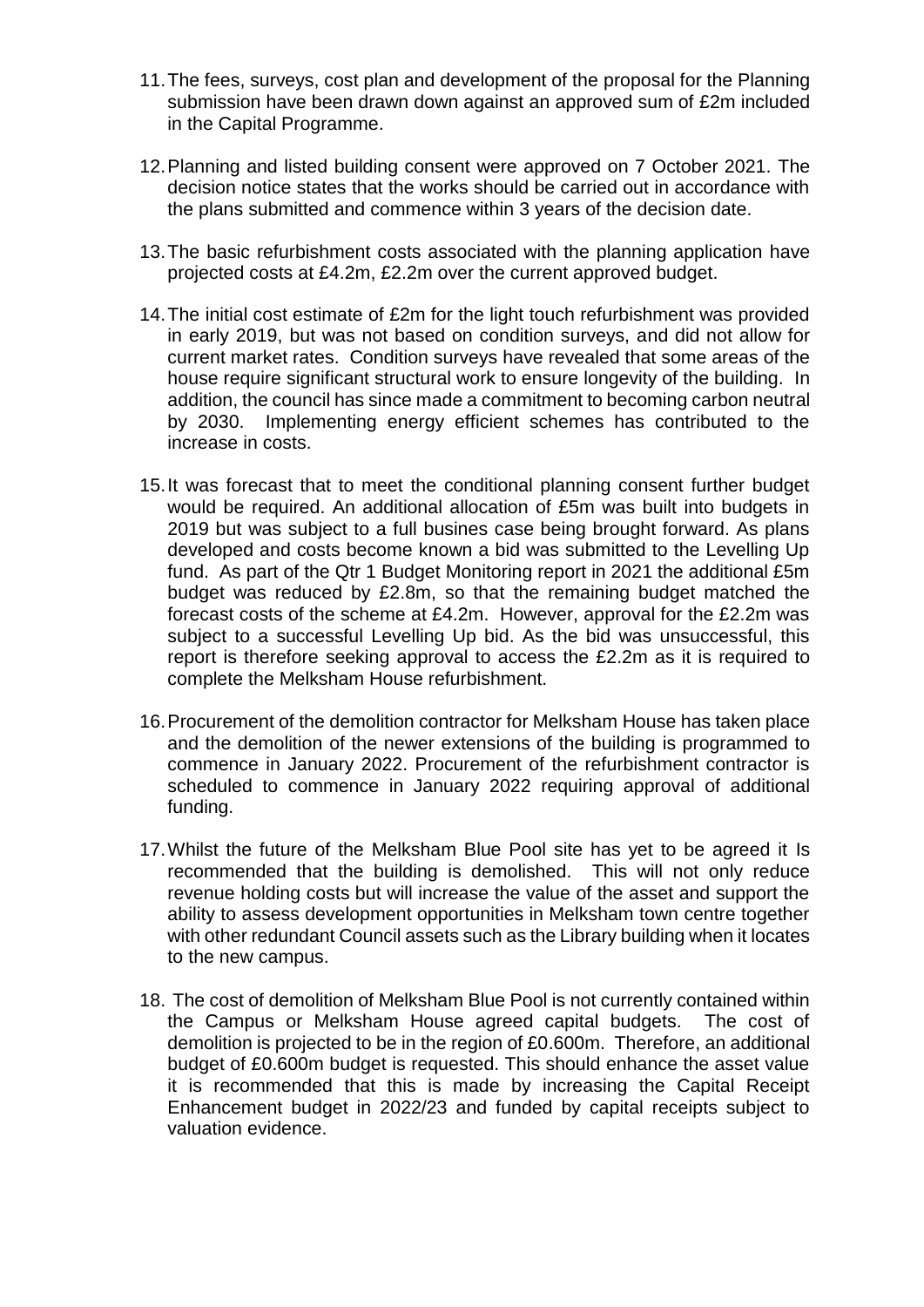19.To support the wider vision for Melksham the time is right to establish a Place Board and to work in partnership with Melksham Town Council to agree strategy that realises the potential value of the publicly owned assets in the town centre.

# **Overview of Consented Scheme for Melksham House**

- 20.A light-touch refurbishment will restore the building fabric and infrastructure address deterioration of the building and includes sustainable technologies.
- 21.Overview of the scheme:
	- Demolition of the more modern extensions to the rear of the original house (welcomed by the Conservation Officer)
	- Building repairs new roof over the hall, replacement of timber windows, internal finishes due to impact of water ingress and lack of ventilation
	- Refurbishment of the building to provide office, meeting room, flexible coworking accommodation and ancillary facilities
	- Restoration of the community hall at the rear of the building to create flexible multi-purpose activity spaces for use by the local community and businesses occupying the main building
	- Installation of a new lift ensuring accessibility to all ground and first floor areas
	- Installation of sustainable technologies such as Photovoltaics, LED lighting, Air Source Heat Pumps, no gas supply, and insulation where repairs allow
- 22.It is proposed that the consented scheme as outlined at para's 21 and 22 is progressed for Melksham House.

# **Main Considerations for the Council**

- 23.The opening of the campus is dependent on a consented scheme for the House and a timeline for its delivery. The planning department has advised that a commitment to the scheme includes a programme setting out timescales, funding agreed (cabinet paper and minutes) and ideally a contract being let for the refurbishment. Council management and delivery of the refurbishment mitigates timescale risks and Campus planning conditions not being discharged.
- 24.A realistic cost plan has been developed based on the proposed plans and this includes for sustainable technologies to minimise the building's carbon footprint, working towards the council's own carbon neutrality agenda.
- 25.Whilst there is no obligation to complete all works for the consented scheme certain items could be omitted. However, consideration would need to be given to whether this would constitute a material change. Not undertaking key elements will prevent occupation; removing the lift access will impact building regulations; removal of parking will not comply with the pre-occupation planning condition; removal of sustainable technologies will require alternative ways of heating and providing power to the building would be an additional cost and go against the council's own policy.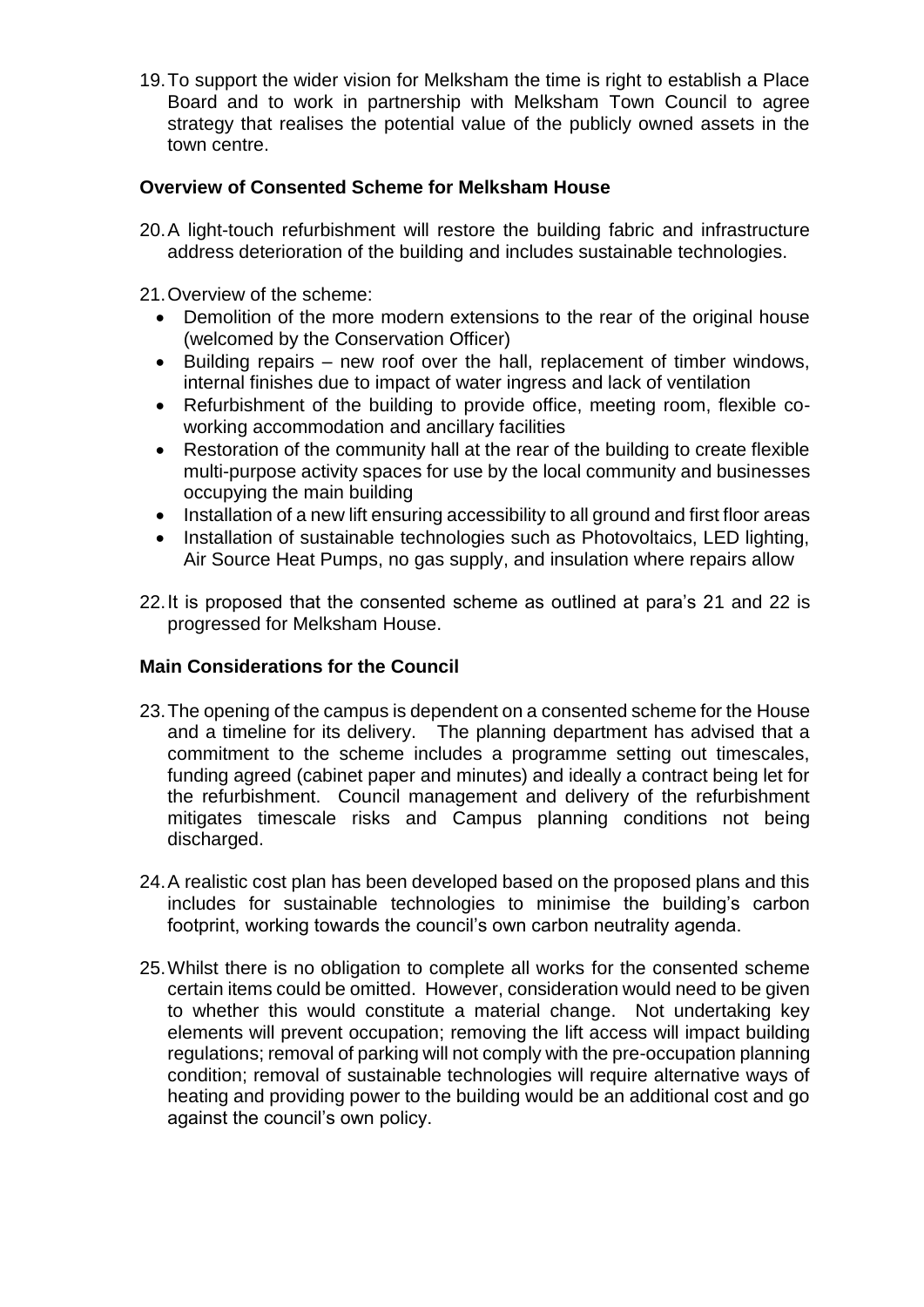- 26.The local community has been consulted on the proposals for Melksham House and the proposals have been shared with the Area Board and Town Council.
- 27.To enable some of the work to the House to be completed whilst the Campus contractor is on site, the works have been split into two packages to minimise financial risk and provide best value: Demolition and then refurbishment.
- 28.A demolition contractor is programmed to start works on 4 January 2022 during a window of opportunity in the campus contractor's works programme that enables access to the House. These works can be delivered in the current £2m budget envelope and will avoid delay to the construction of the finished road surface on the main campus entrance or heavy construction vehicles potentially damaging the new road surface.
- 29.The refurbishment works are planned to start in summer 2022 once the campus is complete. Confirmation of additional capital is required to award this contract.

### **Overview and Scrutiny Engagement**

30. The paper is to be considered by the Financial Planning Task Group on Friday 10 December 2021.

### **Safeguarding Implications**

- 31.Safeguarding implications associated with the future management of Melksham House will be examined as the operational plan is developed.
- 32.There are no specific safeguarding implications for the review of assets.

#### **Public Health Implications**

- 33.The campus facilities adjacent to Melksham House ensure long-term access to exemplary leisure facilities, providing opportunities for people to lead healthy active lives, improving the physical and mental health of the population and life expectancy.
- 34.The community elements of Melksham House and Melksham Community Campus together with the long-term sustainability of assets in Melksham provides the opportunity for individuals to become more active and engaged in their communities.

#### **Procurement Implications**

- 35.All procurement will be undertaken in compliance with the relevant procurement regulations.
- 36.The procurement plan for Melksham House is split into two parts. Procurement for a contractor to undertake an enabling works package can be funded from the already approved £2m for the House and is dues to commence in January 2022.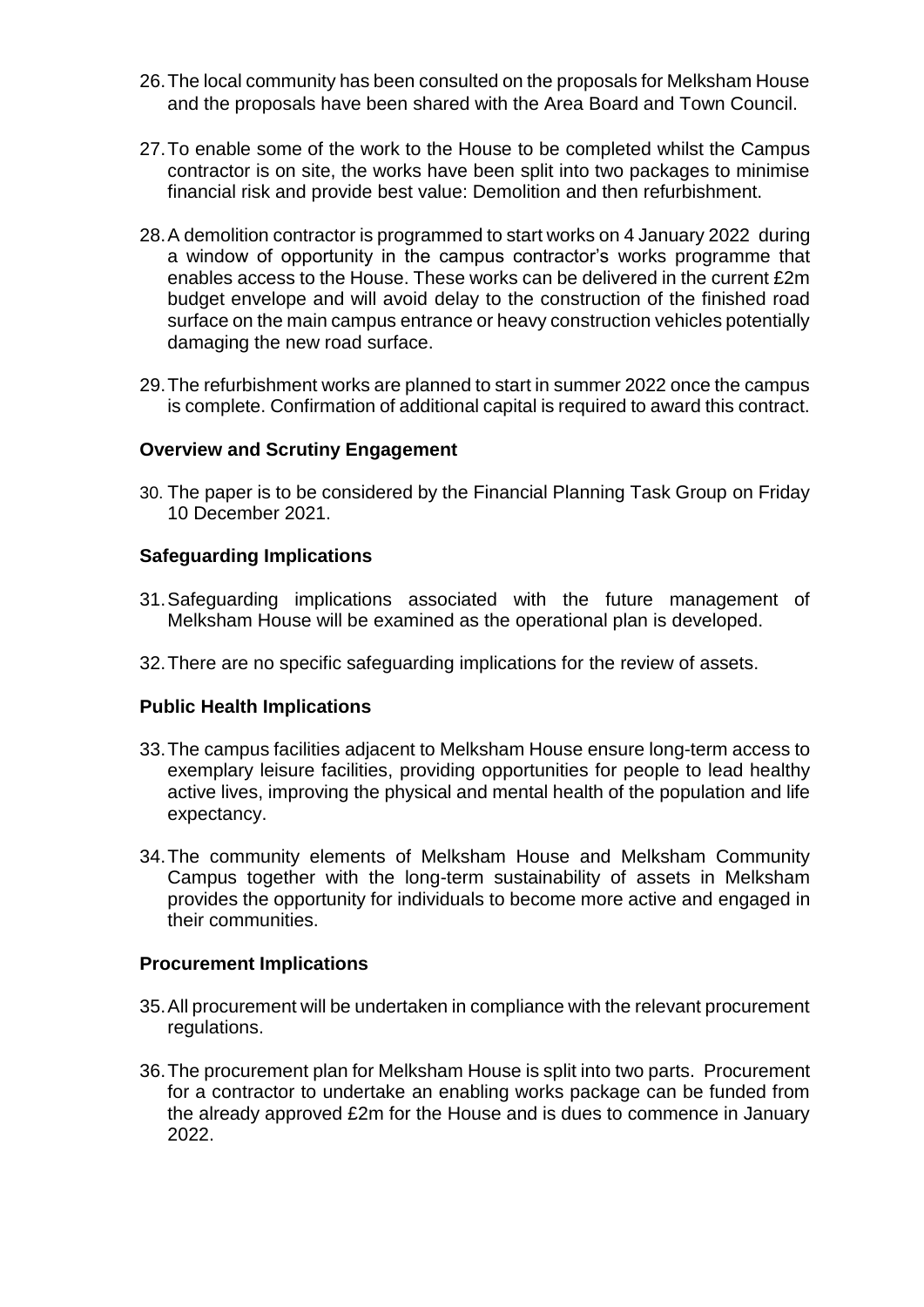37.Procurement of the refurbishment contractor is due to commence in January 2022. for works to commence once the campus construction has completed. Capital will be required in 2022/23 onwards, but confirmation of capital in advance of procurement progressing is required.

# **Equalities Impact of the Proposal**

- 38.The scheme developed for Melksham House complies with Part M of Building Regulations with the exception of the second floor which will not be accessible to wheelchair users. Adjustments have been made to ensure compliance with the Equality Act 2010.
- 39.Wiltshire Council recognises its obligations under the Sex Discrimination Act, the Equal Pay Act and The Race Relations Act. The organisation follows the Codes of Practice laid down by the Equal Opportunities Commission and the Commission for Racial Equality.
- 40.To ensure Equality and Diversity are considered throughout the life of the project an equalities impact assessment has been carried out. This will continue to be revisited and updated if necessary, throughout the duration of the project.
- 41.An equalities impact assessment will be completed as part of the review of the council's assets in Melksham.

# **Environmental and Climate Change Considerations**

- 42.Melksham House has been designed to be as efficient as possible within the constraints of the historic building. The design encapsulates modern environmental and sustainability standards as determined by building regulations and planning policy, reducing both operational costs and environmental impact.
- 43.The key sustainable interventions costed within the £4.2m budget are:
	- a) The inclusion of photovoltaic panels (PVs) to generate a proportion of the building's electricity use
	- b) Air Source Heat Pumps (ASHPs)
	- c) The renewable energy systems will be fully integrated with building energy systems via the building management systems (BMS), allowing close control of energy delivery where required.
	- d) Use of LED lighting throughout
	- e) Insulating the hall roof as part of its replacement
	- f) No gas supply to the building
	- g) A shower and cycle storage to encourage sustainable modes of transport
	- h) Two double electric vehicle charging points have been included
	- i) A travel plan will be developed prior to occupation and will be considerate of the whole campus site as well as Melksham House
	- j) The site landscaping minimises the impact on existing trees and vegetation that are of value and contributes to the character of the site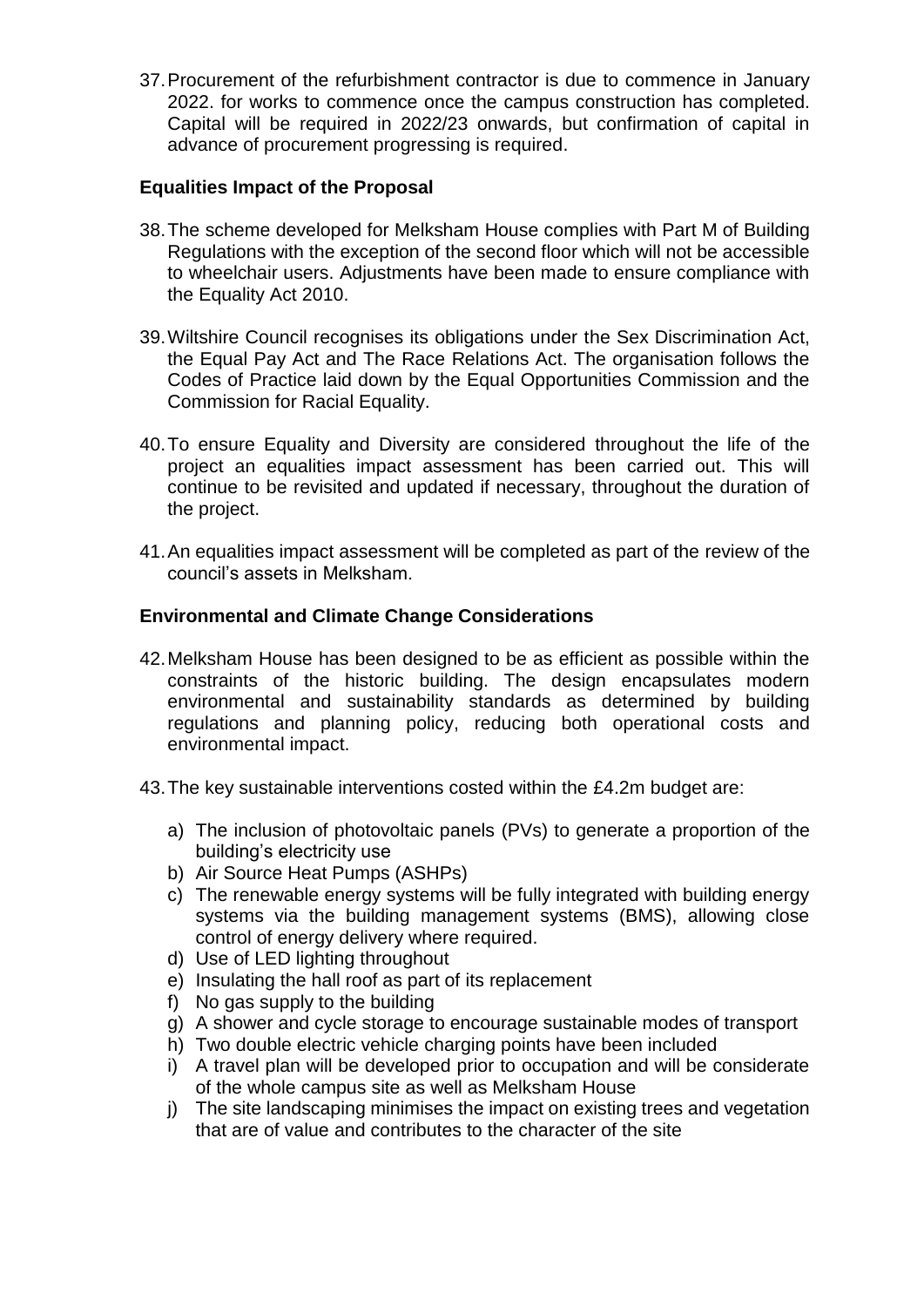- k) The drainage strategy was approved in principle by Wessex Water prior to the submission of the Planning application. The application has since been approved.
- 44.The technical design for Melksham House strives to achieve carbon neutrality, as far as is possible within the constraints of its historic nature to further reduce the environmental impact of the building.
- 45.Initial modelling suggests the inclusion of the PVs and ASHPs could reduce the Building Emission Rate (BER) by up to 80% against the current building services installation.

### **Risks that may arise if the proposed decision and related work is not taken**

- 46.With the planning condition placed on Melksham Community Campus, there is no option but to undertake works to Melksham House. The campus cannot open without a valid scheme.
- 47.The council could choose to spend less than £4.2m, but this would not address the climate emergency issues, deliver an accessible building, maximise the options for potential future use, maximise the value of our assets, or provide a building that could be occupied in the short-term without further investment.
- 48.Whilst proposals have not been established for the future use of the Blue Pool site, not demolishing the building in advance of any future sale for development will add significantly to any potential sale value and increase the longer-term financial risk to the council. Early demolition will open up opportunities for the site as part of master planning, generate revenue savings due to no holding costs and increase the value of the asset.

### **Risks that may arise if the proposed decision is taken and actions that will be taken to manage these risks**

- 49.As a Grade II Listed Building providing a suitable solution that protects the heritage of the House but also delivers a functional facility requires a significant amount of capital investment. Refurbishment of a listed building increases the cost of repairs due to restrictions on methods and materials. This has been considered in the current cost forecast.
- 50.There is a risk that more repairs than projected could be required. To mitigate this a condition survey by a Specialist Conservation surveyor has been undertaken and a schedule of repairs identified which will enable these elements to be priced more accurately prior to procurement of the refurbishment contractor. The contract will allow for provisional sums for any further repairs that may be required. To mitigate against any overrun a 10% allowance for Design Risk and Design Reserve is included within the cost plan. Along with a 10% approx. contingency.
- 51.Splitting the works into two packages minimises the financial risk and provides best value. Completing the enabling works in advance of the main works tender return, allows for site visits and tender information to reflect the building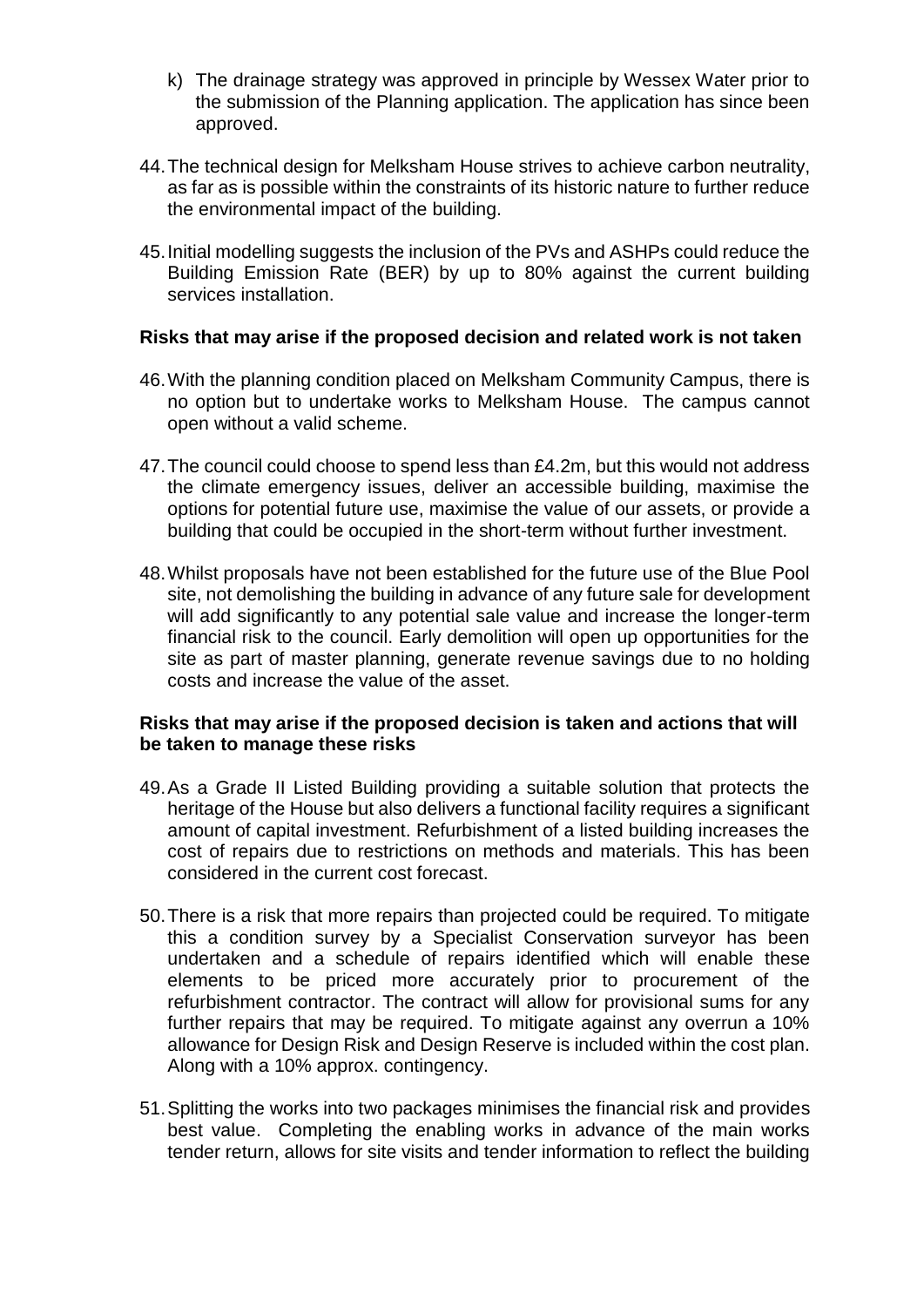in the condition the contractor will inherit it, reducing the possibility of increased risk allowance.

- 52.The requirement for new utility connections can cause delays and increase project costs. The Services Engineer has already made applications for new supplies to be brought to site to understand the cost and time implications. An allowance has been included in the cost plan based on previous projects.
- 53.Refurbishment and Demolition surveys have been instructed to understand the extent of contamination and the allowance included in the cost plan. Asbestos removal will form part of the enabling works package to de-risk the main works and possible delays and costs should any additional asbestos be identified later. A portion of contingency will be set aside to manage the risk of further asbestos during the works.
- 54.Wiltshire Council are the sole non-UKG, therefore any overruns will need to be dealt with by the council. Any overrun will be escalated to the SRO. Decisions on overspend will be made subject to the council's internal approval processes.

# **Financial Implications**

- 55.Following design development and cost analysis, which now includes sustainable technologies, a realistic cost plan has been developed. £4.200m of capital funding is required to bring the house back into use.
- 56.A total capital budget of £4.2m is included within the approved capital programme for Melksham House, however £2.2m of this required approval from Cabinet to proceed if the levelling up bid was unsuccessful. The £4.2m budget will all be funded from borrowing and has been budgeted for within the existing programme. Cabinet is asked to approve the full allocation of £4.2m so that the scheme can proceed.
- 57.The future management model for Melksham House has not yet been determined. It could form part of Wiltshire Council's Enterprise Network, be run privately by a co-working management company, retained by the council to lease, or asset transferred.
- 58.The future of the Melksham Blue pool site has yet to be agreed (this will form part of the asset strategy), however it is recommended that the building is demolished in advance of any approved direction. The cost of demolition of Melksham Blue Pool is not currently contained within the Campus or Melksham House agreed capital budgets so this is a new request. It is recommended that the Capital Receipt Enhancement budget is increased by £0.6m in 2022/23 to cover this work and funded by future capital receipts; subject to valuation evidence that demolition will enhance the asset value.

# **Legal Implications**

59. None, save as identified in other sections of this report.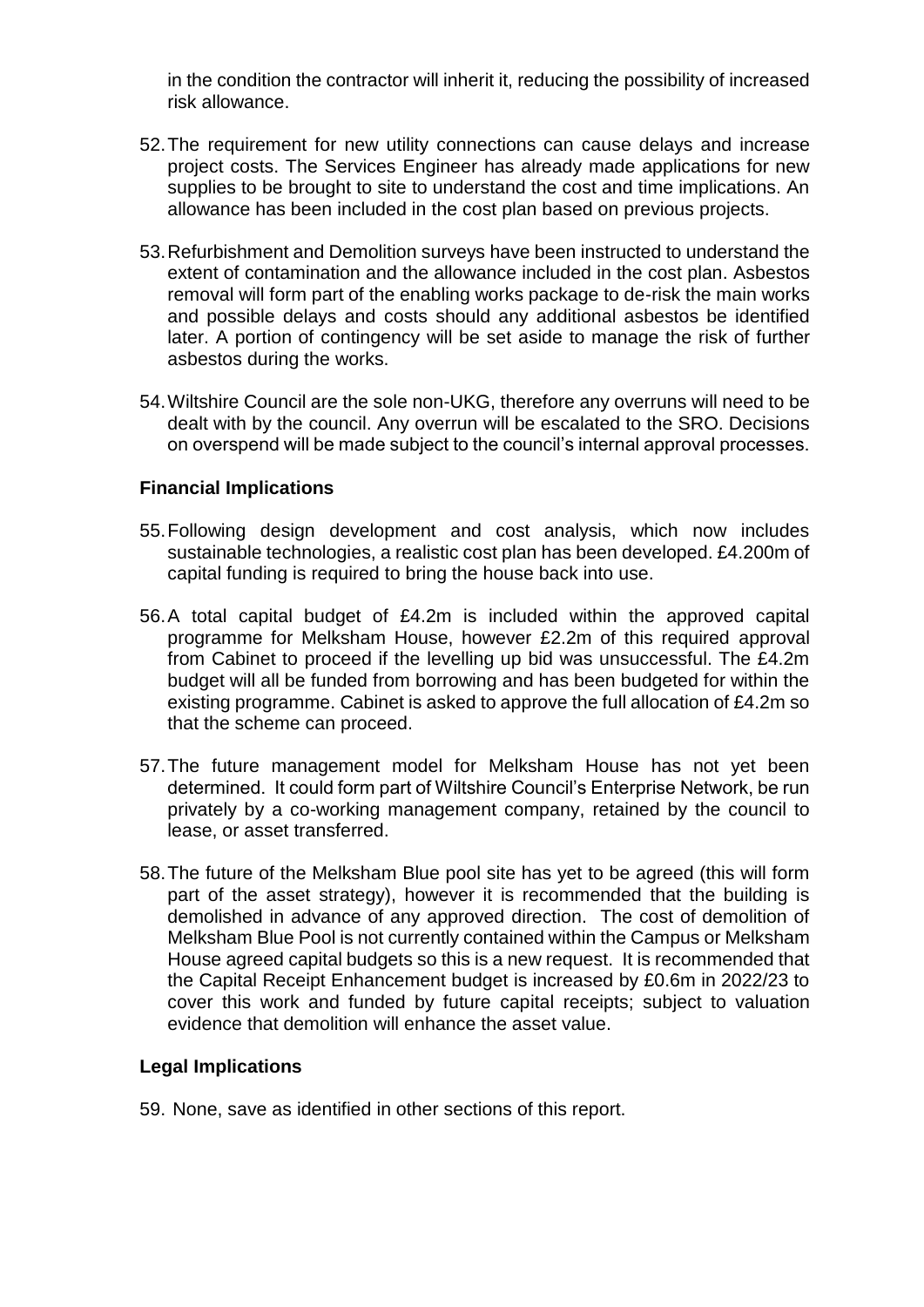- 60.Consideration will be given to future models of ownership, development of facilities and transfer of assets as part of the Master Planning process for Melksham.
- 61.Legal advice will be sought, and oversight provided, as required.

### **Workforce Implications**

- 62.The operational model for the House will be determined in partnership with Estates and Economic Regeneration as part of the wider review of the council's assets for Melksham. This will indicate whether there is requirement for a directly employed workforce, or a third party operator is put in place to run the facility.
- 63.The delivery of Melksham House refurbishment will consist of the Campus Team remaining as internal Client on behalf of the council, SAFM Senior Project Manager to provide Project Management and Contract Administration for the works. Procurement resource to be provided by Hampshire County Council.

### **Conclusions**

- 64.Occupation of Melksham Community Campus is conditional on an approved scheme with timescales for refurbishment.
- 65.Whilst the scope of the refurbishment could be reduced, this would result in a building that would not be operational or accessible and therefore could not be occupied. This is likely to impact on the discharge of planning conditions associated with the Campus and does not address the potential for long-term use of the House itself.
- 66.Omitting sustainable technologies will go against the council's own climate agenda policy.
- 67.Whilst the refurbishment of the House could be delivered in two phases, this would still require further capital investment. Delaying works is likely to increase costs by 10% per annum with potential implications to an already open and functioning Community Campus, should Planning raise concerns about the required investment to maintain the heritage aspects of the House.
- 68.Developing a long-term strategy for the publicly owned assets in Melksham in partnership with the Town Council will ensure that appropriate solutions for use of land and assets is determined to boost the vibrancy of the town centre and generate capital receipts that will help to offset the capital investment.

#### **Recommendations**

69.Cabinet is requested:

a) To note the overview of the consented scheme to redevelop Melksham House for both flexible office, meeting room space and community use;